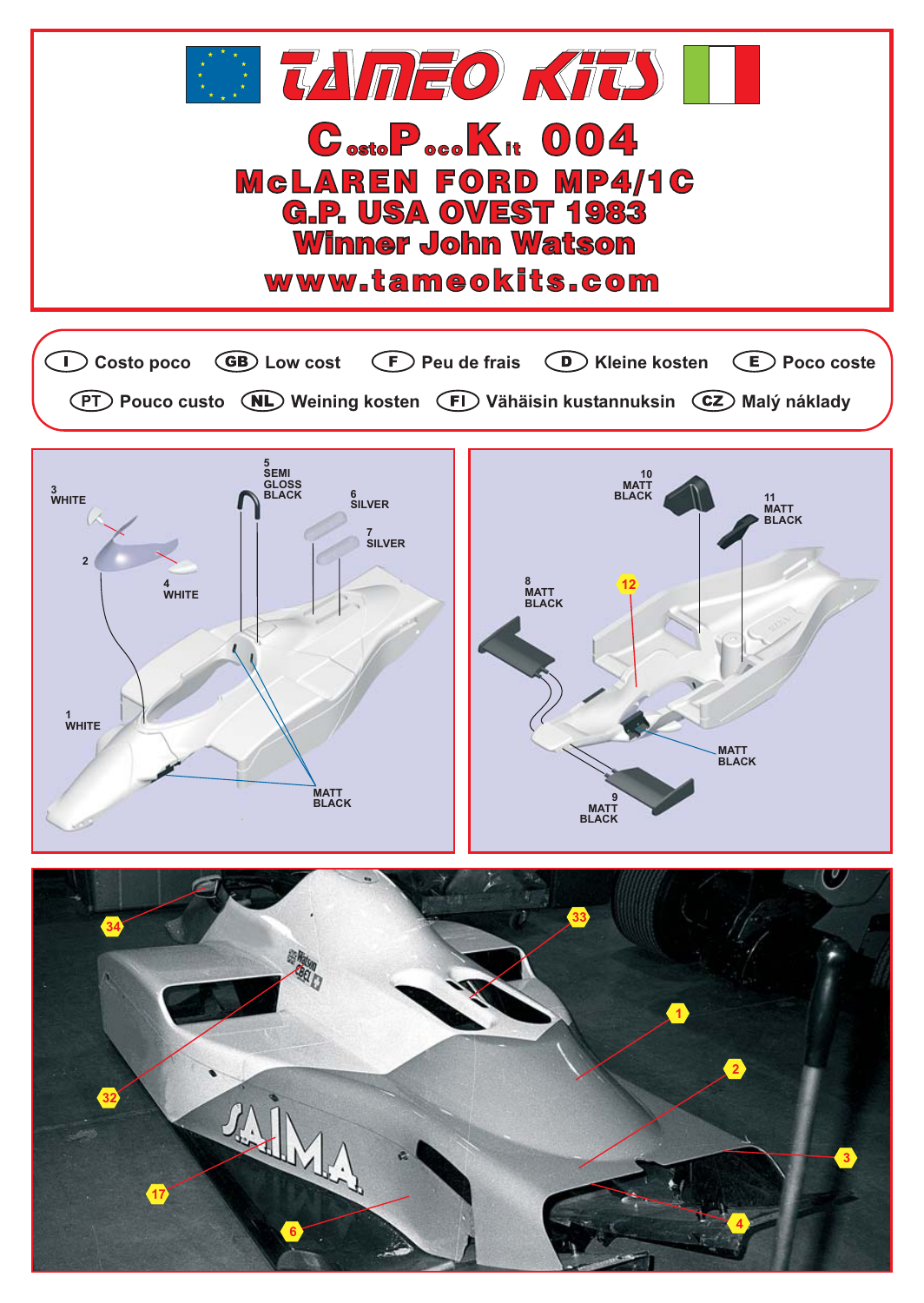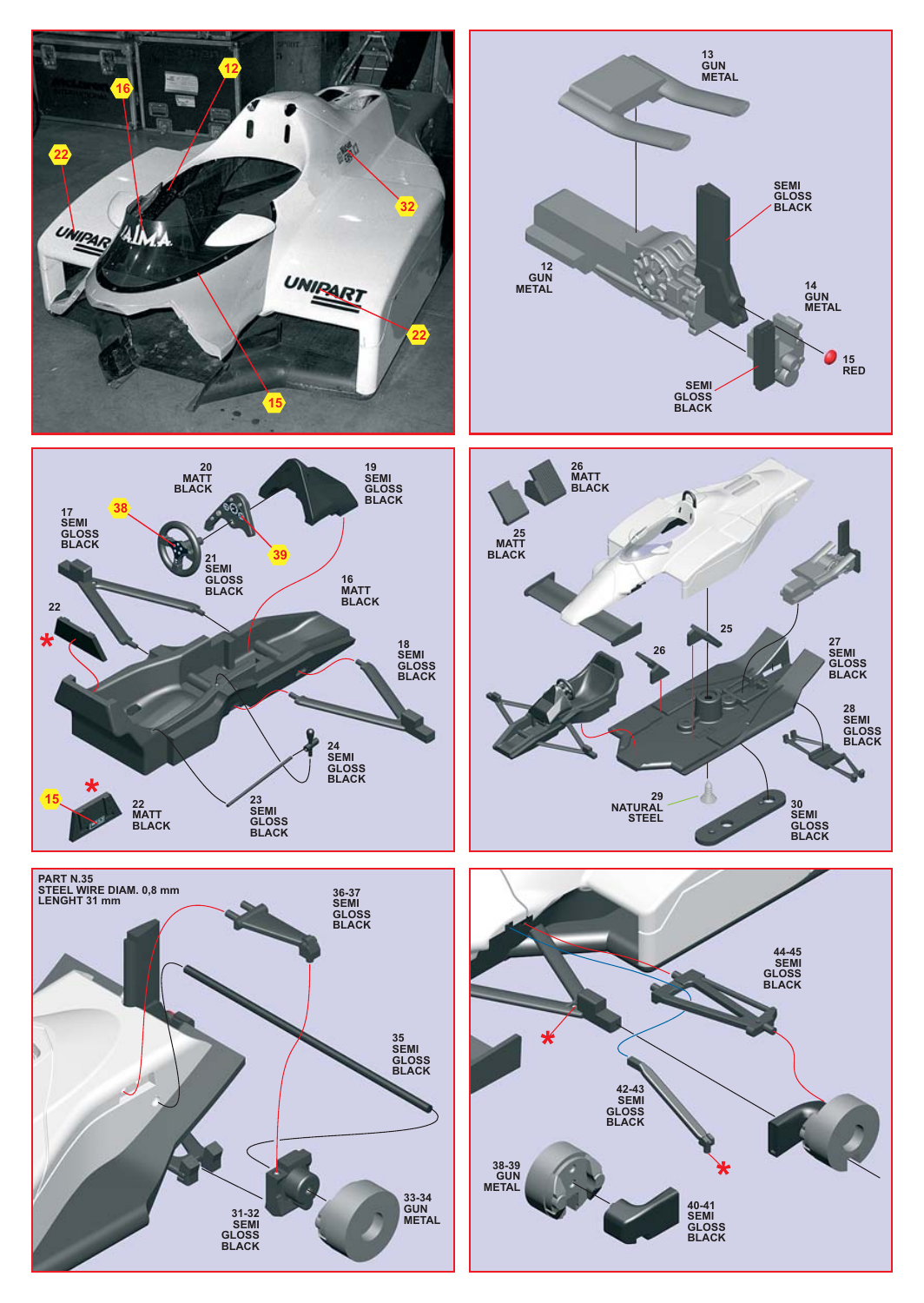





## *TAMEO KITS* srl

Via Valle, 111 - P.O. Box 61 17022 BORGIO VEREZZI SV ITALY Tel. 39 019 - 615.250 Fax. 39 019 - 615.310

www.tameokits.com website e-mail sales@tameokits.com e-mail technical@tameokits.com Made in Italy. Modello per collezionisti in scala 1/43. Vietata la vendita ai minori di 14 anni. Nocivo per ingestione.<br>Conservare fuori dalla portata dei bambini. Tameo Kits declina ogni responsabilità per un uso impropri

Made in Italy. Collector 1/43 Scale Models. Not for sale to persons under 14 years of age. Dangerous if swallowed.<br>Keep out of reach of children. Tameo Kits not held responsable for any damage or injury<br>resulting from impr

Made in Italy. Modèle pour collectioneurs échelle 1/43. Vente interdite aux enfants de moins de 14 ans. Dangereux si avalé.<br>Conserver hors de la portée des enfants. Tameo Kits décline toute responsabilité dans le cas de do

Made in Italy. Sammlermodell im Massstab 1/43. Verkauf an Jugendliche unter 14 Jahren verboten.<br>Schädlich bei Verschlucken. Tameo Kits lehnt jede Verantwortung bei unsachgemässer Benutzung des Produktes ab. Hecho en Italia. Coleccion de modelos a escala 1/43. Prohibida la venta a menores de 14 años. No comestible. Mantener fuera<br>del alcanc e de los niños. Tameo Kits no se hace responsable de los daños causados por el uso inco